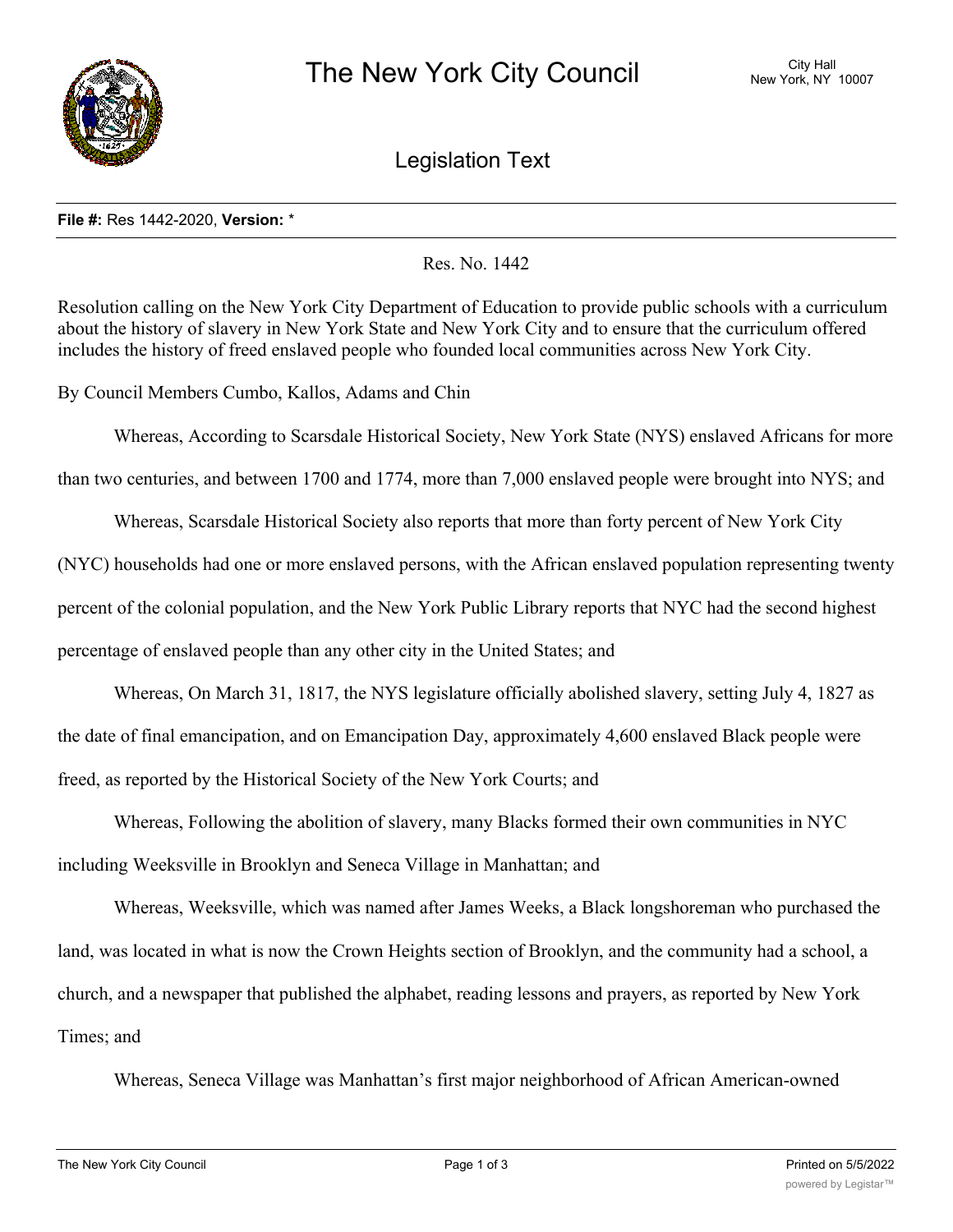property and was located between  $82<sup>nd</sup>$  and  $89<sup>th</sup>$  Street and Seventh and Eighth Avenue from 1825 to 1857, according to the New-York Historical Society; and

Whereas, The New York State Census reports that approximately 264 individuals lived in Seneca Village, including Blacks, Irish, and Germans, and in addition to homes, there were three churches, many cemeteries and a school, according to New-York Historical Society; and

Whereas, Despite the history of slavery in NYS, the Nation, a nonprofit organization, reports that some people believe that slavery was only a southern issue, and the education system can serve as an opportunity to increase awareness about NYS's participation in slavery; and

Whereas, New York State Education Department's (NYSED) K-8 Social Studies Framework includes standards that acknowledge NYS's participation in slavery such as standard 4.5a, which requires students to examine the lives of enslaved people in NYS and standard 7.2e, which requires students to investigate the different strategies enslaved Africans adopted to survive and resist their enslavement; and

Whereas, Although these standards are included in NYSED's Social Studies Framework, educators are not required to teach them and many educators do not, and overall, time dedicated to teaching social studies has decreased in the past twenty years, particularly following the 2001 passage of the No Child Left Behind Act, as educators started to focus more on math and reading, as reported by Hechinger Report; and

Whereas, Although some educators may want to teach the history of slavery in NYS, they may not have the resources as the NYC Department of Education (DOE) does not provide schools with a curriculum that is focused on such history; and

Whereas, School could serve as a vital source to increase students' knowledge about the history of slavery in NYS as well as how it connects to their current experiences as New Yorkers, and while the DOE does not require schools to teach certain curriculum, it does provide schools with optional curriculum to teach; now, therefore, be it

Resolved, That the Council of the City of New York calls on the New York City Department of